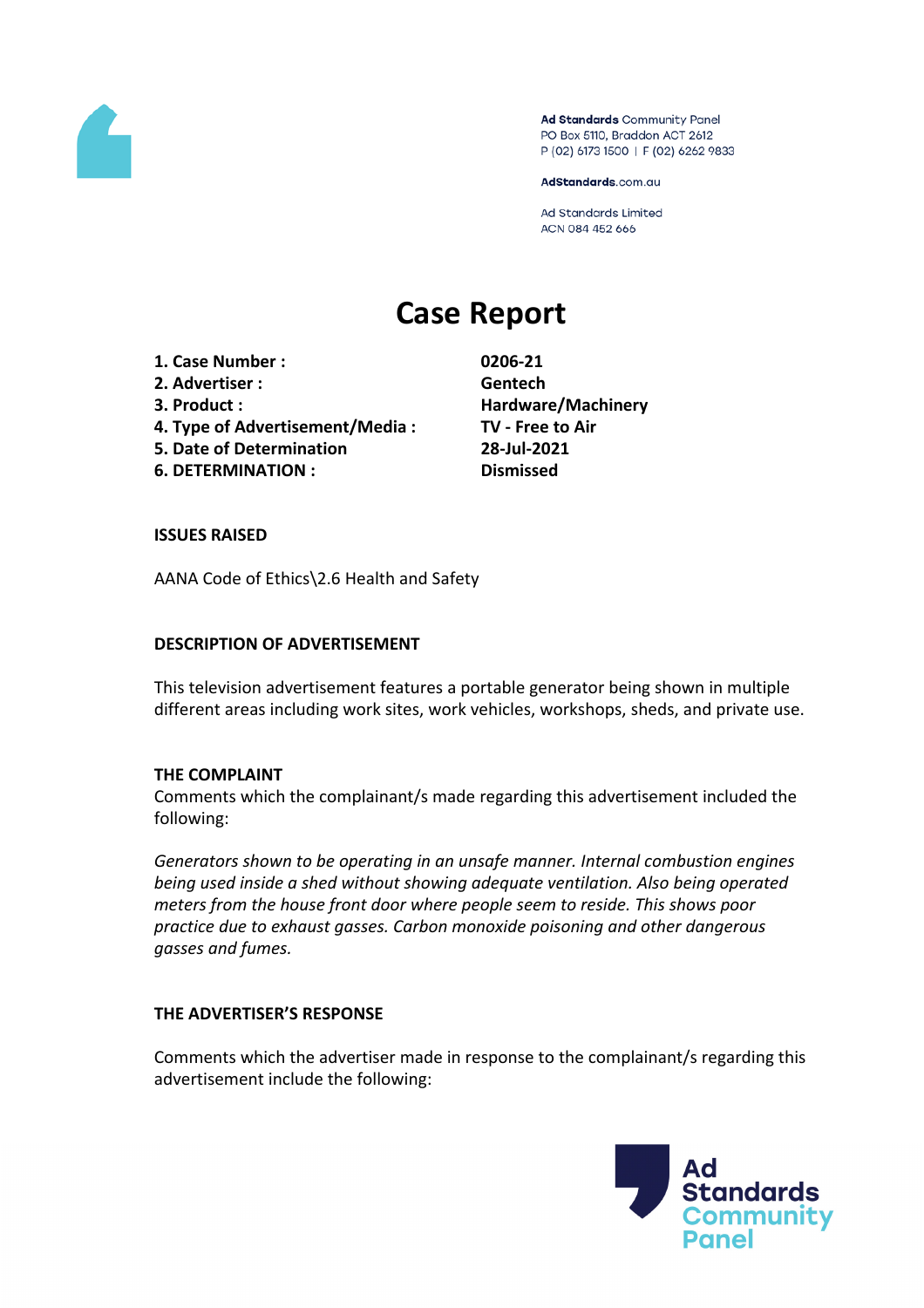

*The Advertisement is for Gentech Generators. The advertisement promotes the use of a Gentech Generator in times when constant reliable power is required in a power outage or when power is not available in a remote environment. The Advertisement shows a series of shots of the generator in operation in a few different environments. The Advertisement is not directed at children and is directed towards adults who require power in the above mentioned scenarios. The media schedule is in no way focused on children's programming.*

*In regards to the above complaint and in particular in reference to Section 2.6 Advertising shall not depict material contrary to Prevailing Community Standards on health and safety. All vision was shot in environments which are considered safe operation of the generator. The two shots which form part of the complaint are shot in well ventilated areas. The shot of the farmer welding in the shed using the generator. This shed is well ventilated with a high roof and extra large opening to allow movement of large tractors in and out of the shed. This allows for sufficient airflow around the Generator. Although the shot doesn't show the opening of the shed you can tell from the shot of the amount of daylight coming in from beside and behind the camera to create daylight shadows across the shed. The other shot in question shows the generator being used at the front door of a home. The generator is being used outside and although is is close to the front door of the home, because the generator is outdoors, the air flow around the generator is enough to dissipate any fumes/exhaust gasses that may result from the usage of the generator.*

*Gentech Generators user manuals state that generators are to not to be run in closed areas and also 1 metre away from any obstructions to allow for adequate ventilation and air flow.*

*To address the concerned complainants issues Welling & Crossley would be happy to add a disclaimer to the commercials. Such as - Generators should be used in a well ventilated area and used in accordance with all recommendations from the manufacturer. All vision shown are shot in well ventilated areas.*

### **THE DETERMINATION**

The Ad Standards Community Panel (Panel) considered whether the advertisement breaches Section 2 of the AANA Code of Ethics (the Code).

The Panel noted the complainant's concerns that the advertisement depicts dangerous behaviour by depicting generators placed in locations without adequate ventilation.

The Panel viewed the advertisement and noted the advertiser's response.

## **Section 2.6: Advertising or Marketing Communications shall not depict material contrary to Prevailing Community Standards on health and safety.**

The Panel noted the Practice Note to Section 2.6 which states: